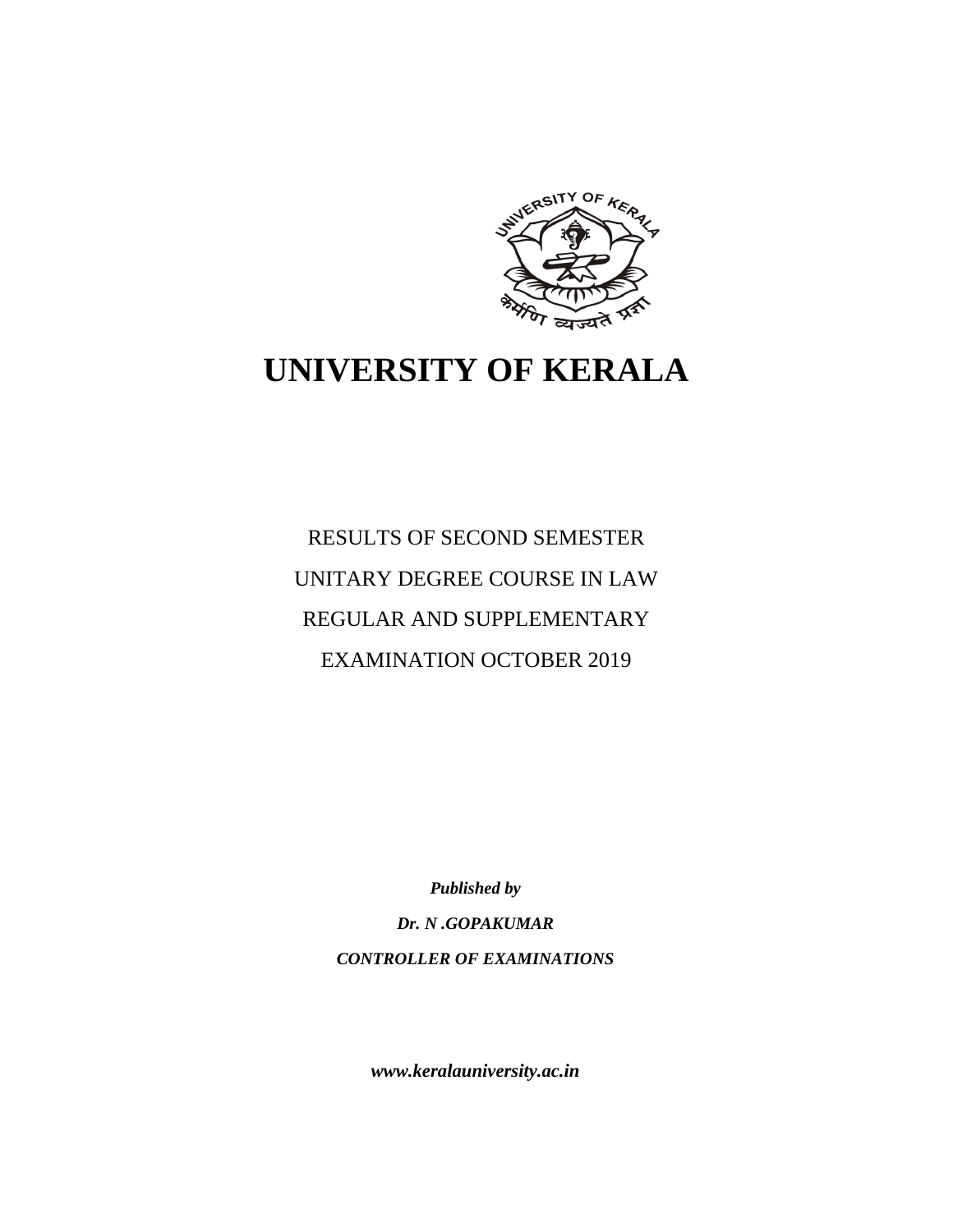## **UNIVERSITY OF KERALA**

#### *Results of Second Semester Unitary LLB Degree Examination October 2019*

- 1. The following are the provisional list of successful candidates in the Second Semester Unitary Degree Course in Law held in October 2019 .The total mark secured by each successful candidate is shown against the candidate code.
- 2. Originals of the qualifying certificates shall be forwarded to the University for Verification of eligibility conditions. Mark list will not be issued to those whose fees are not yet remitted to the University.
- 3. The mark lists will not be issued to the candidates in respect of whom there are defects to be rectified and whose fees are due although their results have been provisionally released now.
- 4. Results of those candidates who have not produced their recognition order and matriculation fee receipt have been withheld.
- 5. Candidates who are applying for Revaluation/Scrutiny should submit application only through online on or before 03.07.2020
- 6. Candidates can make use of draft mark lists available in the university website for applying for revaluation and scrutiny.
- **7.** The results will be available on **www.keralauniveristy.ac.in**

Thiruvananthapuram

Dated:22.06.2020 sd/-**CONTROLLER OF EXAMINATIONS**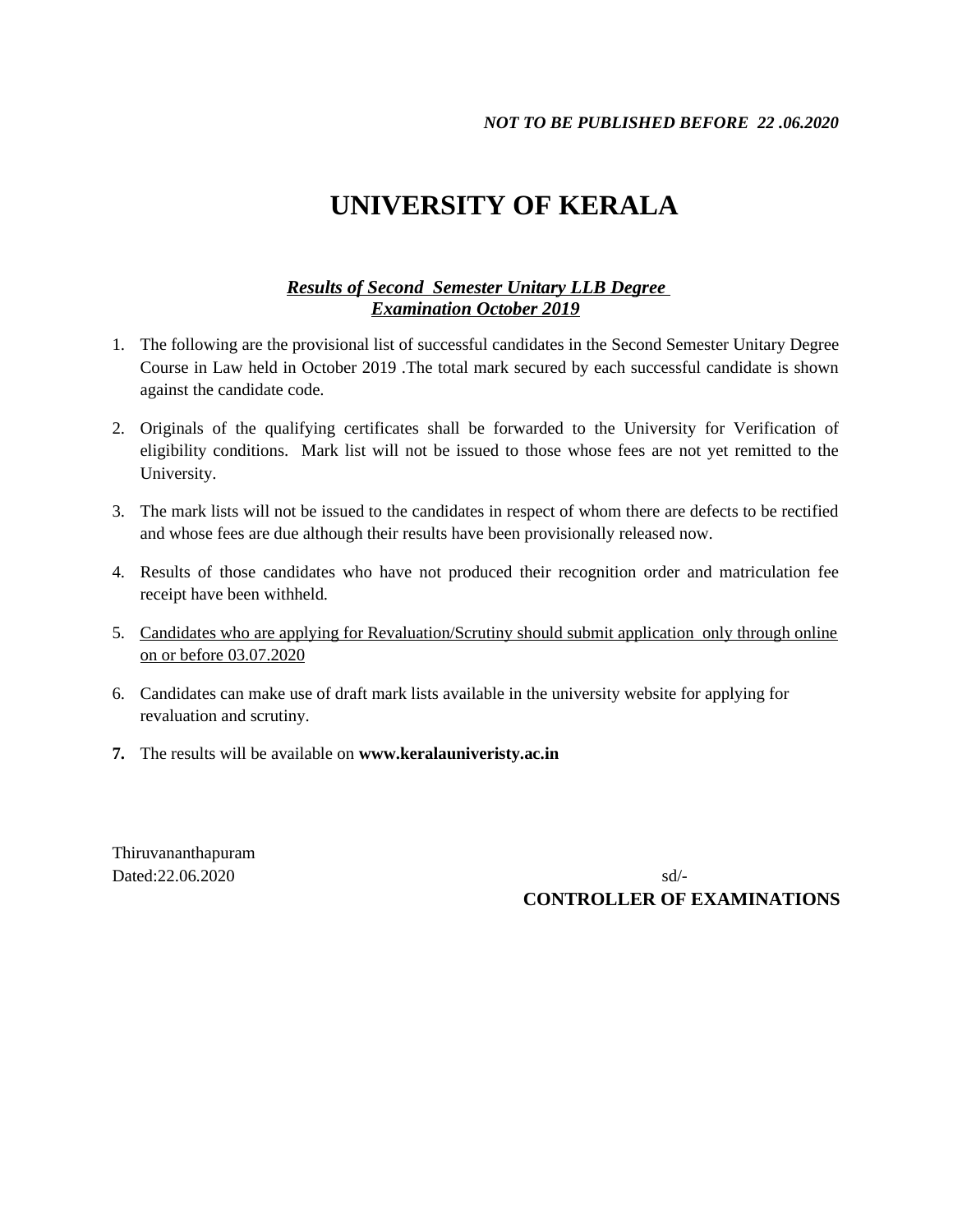## **UNIVERSITY OF KERALA**

### **SYNDICATE-IN-CIRCULATION**

The results of the Second Semester3 year Unitary LLB Examination October 2019 in affiliated Law colleges as declared by the Board of Examiners are given below,

| Exam Code              | Name of the                                                                   | No. of Students |          |        |           |
|------------------------|-------------------------------------------------------------------------------|-----------------|----------|--------|-----------|
|                        | Programme                                                                     | Registered      | Appeared | Passed | % of Pass |
| 47411208 &<br>47211208 | Second semester<br><b>LLB-Unitary Degree</b><br>course<br>(Regular & Evening) | 636             | 473      | 304    | 64.27     |

sd/-

### CONTROLLER OF EXAMINATIONS

 University Buildings, Thiruvanathapuram, Dated: 22.06.2020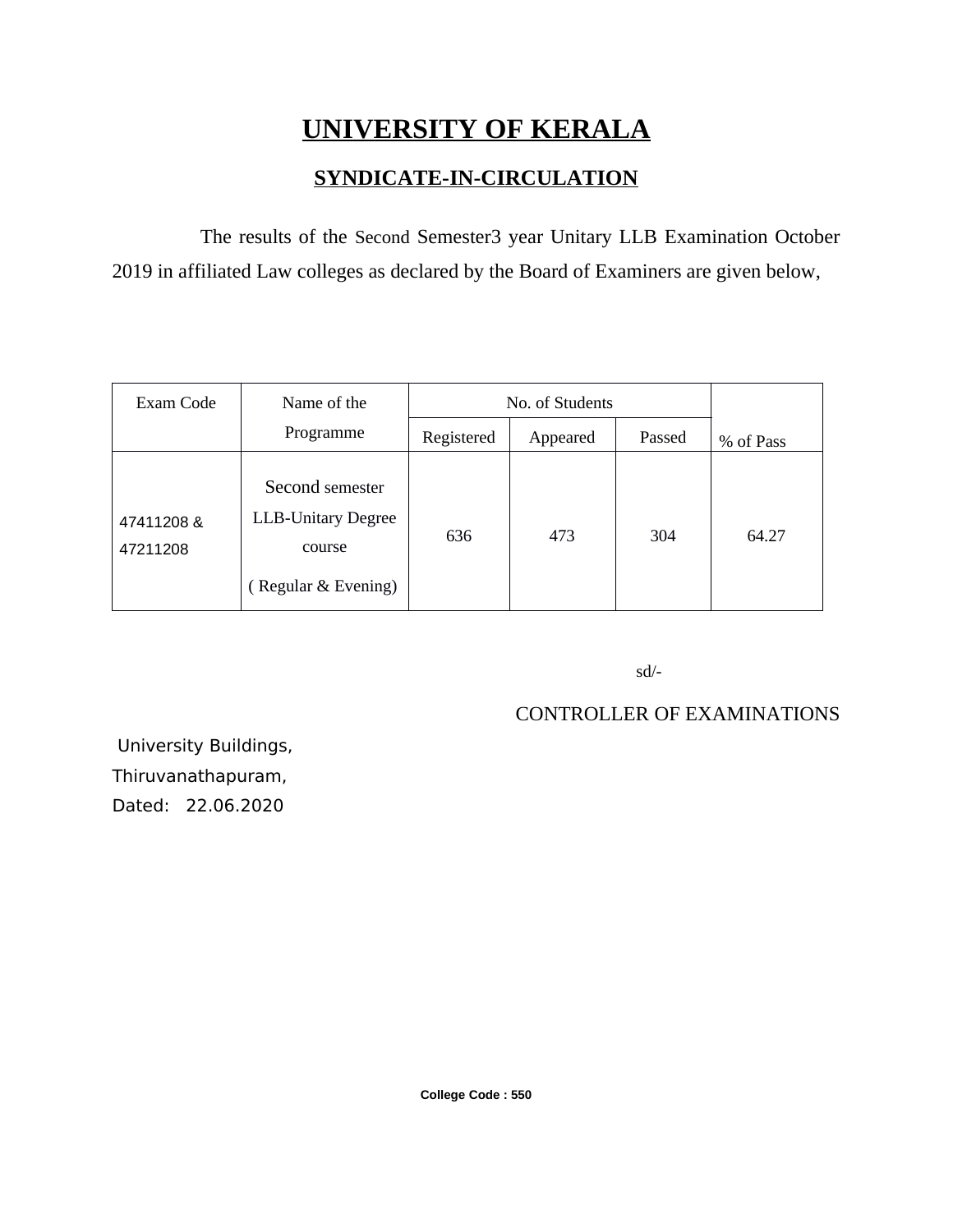#### **Govt. Law College, Thiruvananthapuram**

#### **LL.B -Unitary Degree Course (Evening)(472)**

| <b>Semester Pass</b>                            |              |              |            |                  |
|-------------------------------------------------|--------------|--------------|------------|------------------|
| 47218550002(345)                                | 003(317)     | 004(303)     | 005(291)   | 008(307)         |
| 010(307)                                        | 011(289)     | 013(283)     | 016(266)   | 017(282)         |
| 019(302)                                        | 024(286)     | 025(264)     | 027(341)   | 028(311)         |
| 032(332)                                        | 033(293)     | 036(273)     | 038(291)   | 040(302)         |
| 045(286)                                        | 050(305)     | 052(306)     | 053(287)   | 054(303)         |
| 055(310)                                        | 056(287)     | 057(327)     | 059(280)   | 47217550027(268) |
| 47216550032(268)                                |              |              |            |                  |
| Passed in Parts                                 |              |              |            |                  |
| 47218550006(1,2,3,5)                            | 007(1,3,4,5) | 012(1,2,3,4) | 030(1,3,5) | 031(1,3,4,5)     |
| 044(3,5)                                        | 058(1,4,5)   | 060(1,2)     |            |                  |
| Result of the following candidates are withheld |              |              |            |                  |

47218550051

Result of the following candidates are withheld due to Mal Practice

47218550026

#### **LL.B -Unitary Degree Course(474)**

| <b>Semester Pass</b> |        |                        |                      |              |                  |            |                |
|----------------------|--------|------------------------|----------------------|--------------|------------------|------------|----------------|
| 47418550001(331)     |        | 002(305)               | 003(257)             |              | 007(329)         |            | 011(321)       |
| 012(270)             |        | 014(316)               | 015(278)             |              | 016(303)         |            | 018(299)       |
| 019(279)             |        | 024(299)               | 028(293)             |              | 030(283)         |            | 032(305)       |
| 033(291)             |        | 034(269)               | 036(296)             |              | 038(273)         |            | 039(295)       |
| 040(256)             |        | 041(281)               | 042(288)             |              | 043(315)         |            | 044(263)       |
| 045(314)             |        | 046(273)               | 047(276)             |              | 048(282)         |            | 049(281)       |
| 050(282)             |        | 052(275)               | 054(277)             |              | 055(312)         |            | 058(266)       |
| 059(287)             |        | 060(282)               | 062(303)             |              | 063(297)         |            | 064(284)       |
| 065(305)             |        | 066(319)               | 067(317)             |              | 068(330)         |            | 069(278)       |
| 070(287)             |        | 072(325)               | 074(331)             |              | 077(289)         |            | 078(291)       |
| 079(283)             |        | 080(304)               | 081(257)             |              | 083(265)         |            | 086(270)       |
| 089(279)             |        | 090(286)               | 091(276)<br>092(262) |              |                  | 093(297)   |                |
| 096(298)             |        | 097(274)               | 47417550004(263)     |              | 026(255)         |            | 056(263)       |
| 065(264)             |        | 082(276)               | 092(254)             |              | 47416550028(271) |            | 041(270)       |
| 049(291)             |        | 089(268)               | 47415550031(265)     |              | 062(256)         |            | 073(257)       |
| 47414550094(264)     |        | 13550074(274) 077(260) |                      |              |                  |            |                |
| Passed in Parts      |        |                        |                      |              |                  |            |                |
| 47418550008(1,3,5)   |        | 009(1,3,4)             | 010(3,4)             | 013(3)       |                  | 017(3,4)   |                |
| 022(1,2,3,4)         |        | 027(1,3)               | 037(2,4,5)           | 051(3,4,5)   |                  | 053(2,3,4) |                |
| 057(1,3)             |        | 061(1,3,4)             | 071(1,4)             | 075(3,5)     |                  | 082(3,4)   |                |
| 084(1,2,5)           |        | 087(1,2,4)             | 088(1)               | 095(1,2,3,5) |                  |            | 47417550022(4) |
| 030(2)               |        | 039(1,3)               | 043(1,2)             | 073(4)       |                  |            | 47416550012(2) |
| 030(2)               |        | 072(4)                 | 090(1)               |              | 47415550057(3)   |            |                |
| 47414550009(4)       |        |                        |                      |              |                  |            |                |
| 019(2, 4, 5)         | 064(5) | 072(1,4,5)             | 13550035(1)          |              |                  |            |                |
|                      |        |                        |                      |              |                  |            |                |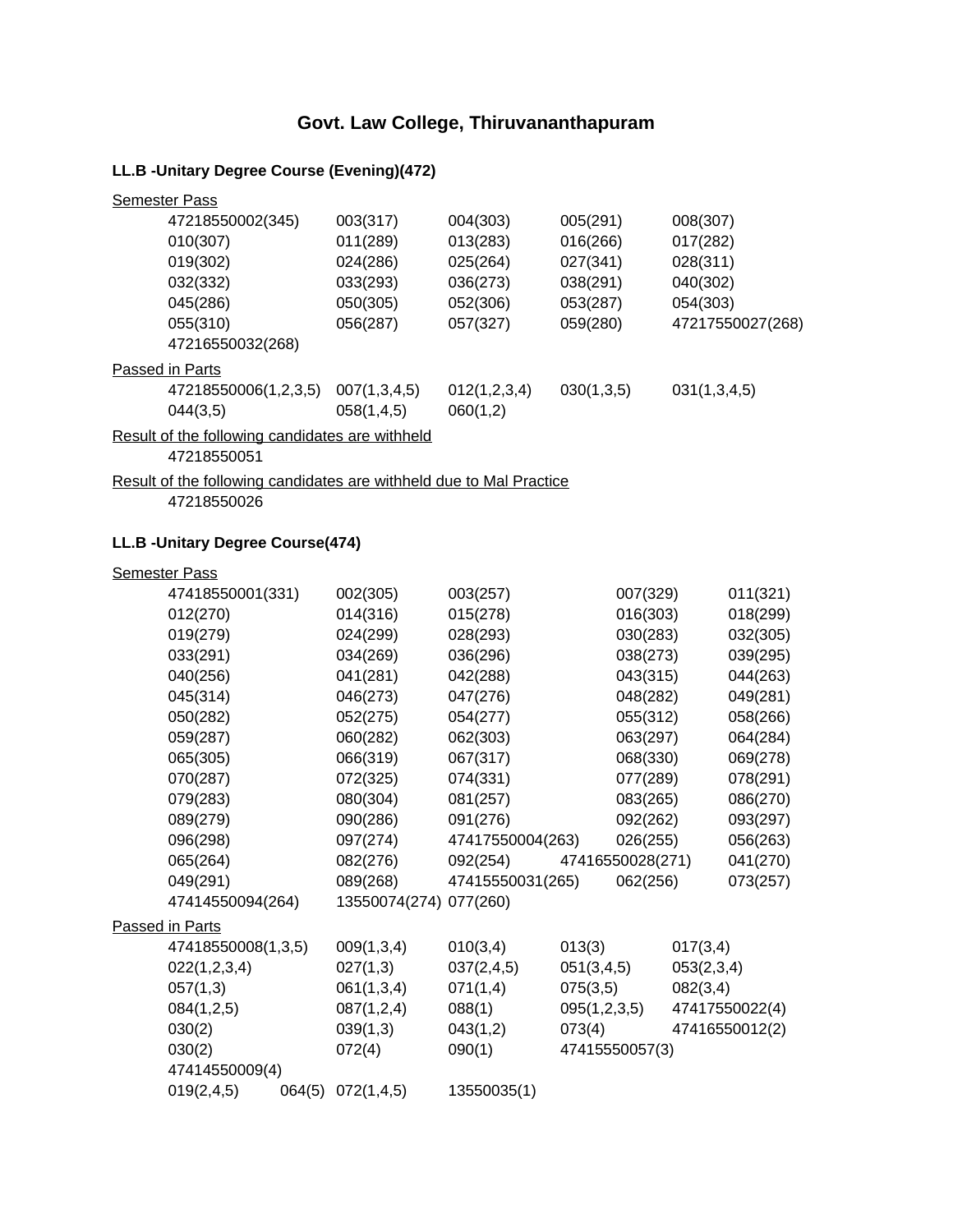#### Result of the following candidates are withheld 47418550021 Result of the following candidates are withheld due to Mal Practice 47418550004

**College Code : 551**

#### **The Kerala Law Academy Law College, Thiruvananthapuram**

#### **LL.B -Unitary Degree Course (Evening)(472)**

| <b>Semester Pass</b> |            |                    |                             |            |                      |
|----------------------|------------|--------------------|-----------------------------|------------|----------------------|
| 47218551007(283)     | 010(292)   | 012(271)           | 013(274)                    | 015(329)   |                      |
| 016(287)             | 017(299)   | 018(306)           | 020(298)                    | 021(334)   |                      |
| 022(295)             | 024(299)   | 026(300)           | 027(283)                    | 028(300)   |                      |
| 031(299)             | 032(291)   | 033(302)           | 035(291)                    | 037(281)   |                      |
| 038(273)             | 041(311)   | 042(269)           | 044(265)                    | 045(276)   |                      |
| 046(276)             | 047(290)   | 050(297)           | 053(281)                    | 054(319)   |                      |
| 058(276)             | 062(303)   | 063(310)           | 064(270)                    | 065(265)   |                      |
| 066(309)             | 069(288)   | 070(305)           | 072(275)                    | 073(300)   |                      |
| 074(298)             | 077(315)   | 079(318)           | 080(305)                    | 081(306)   |                      |
| 082(273)             | 083(277)   | 085(297)           | 088(306)                    | 089(313)   |                      |
| 092(287)             | 094(297)   | 095(261)           | 097(308)                    |            | 47217551043(258)     |
| 055(295)             | 057(257)   | 47216551046(256.5) |                             | 072(270.5) | 078(289)             |
| 079(272.5)           | 094(270)   |                    | 47215551002(274.5) 005(279) |            | 086(272)             |
| 13551009(273)        | 074(284)   |                    |                             |            |                      |
| Passed in Parts      |            |                    |                             |            |                      |
| 47218551008(1,3)     | 009(1,2,5) | 023(1,2,3,4)       | 029(2)                      |            | 036(1,5)             |
| 048(1,4)             | 049(1,4)   | 052(1,2,4)         | 055(1,2)                    |            | 056(1)               |
| 060(1,2,3,4)         | 061(1,4)   | 086(1,3)           | 47217551012(4)              |            | 016(2)               |
| 069(1,2,3,5)         | 086(3)     | 087(4)             | 088(2,3)                    |            | 47216551070(1,2,4,5) |
| 076(2,4)             | 087(2,4)   | 097(2,4)           | 47215551037(1,4,5)          |            | 044(4,5)             |
| 13551073(4)          |            |                    |                             |            |                      |

#### **LL.B -Unitary Degree Course(474)**

| <u>Semester Pass</u> |          |          |          |                  |
|----------------------|----------|----------|----------|------------------|
| 47418551001(290)     | 006(271) | 010(285) | 012(297) | 014(277)         |
| 016(304)             | 019(292) | 020(314) | 024(278) | 028(270)         |
| 032(280)             | 033(275) | 036(276) | 037(333) | 040(290)         |
| 041(306)             | 042(270) | 044(325) | 046(254) | 047(286)         |
| 048(274)             | 051(295) | 052(296) | 053(287) | 055(297)         |
| 060(283)             | 062(336) | 064(277) | 066(302) | 067(328)         |
| 068(281)             | 071(313) | 074(306) | 075(282) | 078(317)         |
| 082(306)             | 083(261) | 085(293) | 087(307) | 089(350)         |
| 092(317)             | 097(311) | 100(282) | 102(295) | 103(338)         |
| 106(266)             | 107(289) | 111(293) | 113(274) | 114(289)         |
| 119(317)             | 122(296) | 123(303) | 126(300) | 127(270)         |
| 128(309)             | 131(299) | 132(326) | 135(298) | 137(276)         |
| 138(278)             | 140(316) | 142(265) | 145(282) | 47417551001(291) |